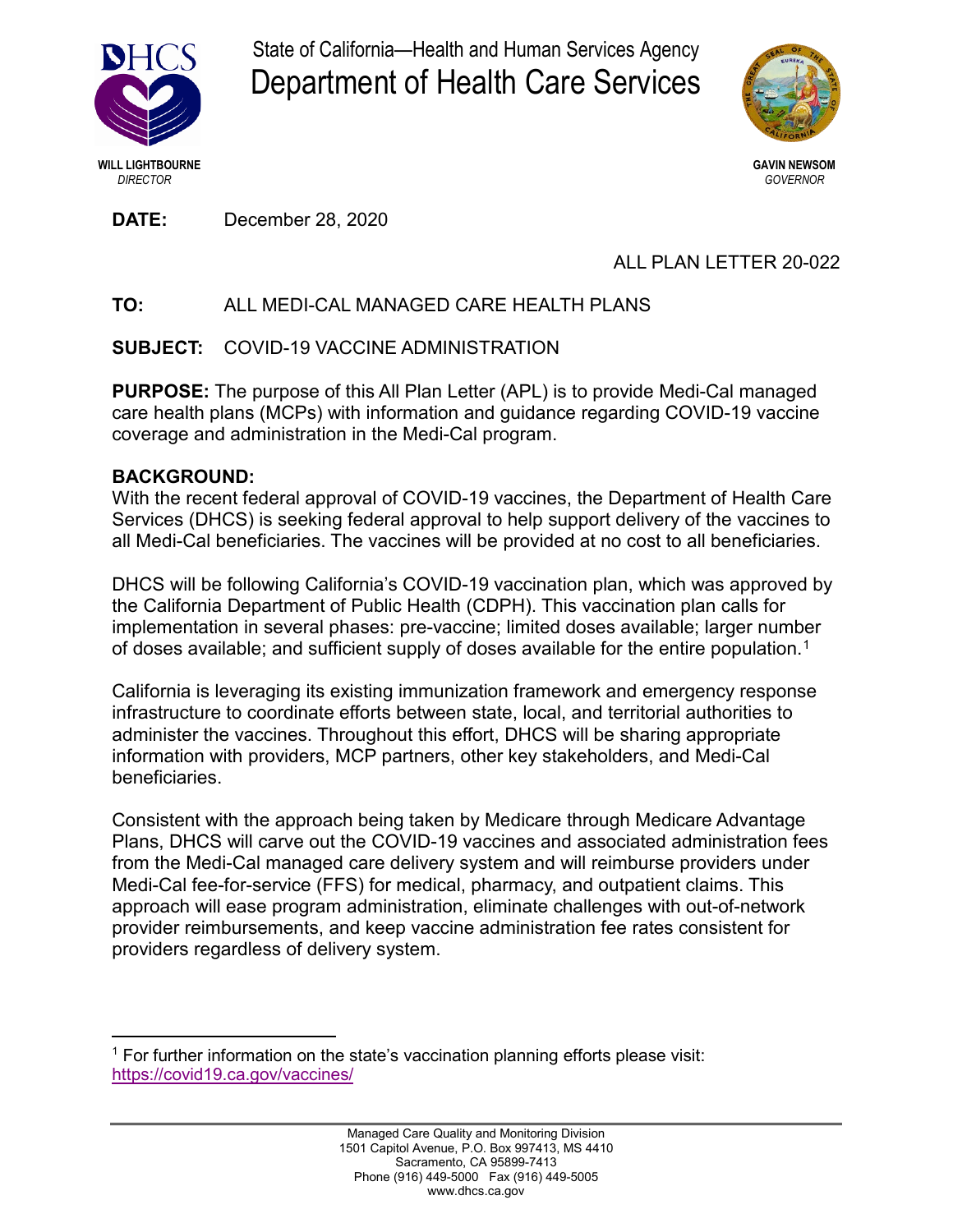As the federal government will pay for the initial vaccines, there will be no Medi-Cal provider reimbursement for the COVID-19 vaccines themselves. However, providers will be able to bill Medi-Cal FFS for the COVID-19 vaccine administration fees.

DHCS is seeking federal approval to pay pharmacy claims at the Medicare administration rate, which is different than Medi-Cal's current pharmacy administration fee. Subject to federal approval, Medi-Cal will reimburse the associated COVID-19 vaccine administration fees at the allowable Medicare rate for all claims (medical, pharmacy and outpatient) based on the number of required doses, regardless of vaccine manufacturer.

DHCS is also seeking federal approvals to pay Federally Qualified Health Centers, Rural Health Centers, and Tribal 638 clinics for the vaccine administration fees outside of their current Prospective Payment System or All Inclusive Rate.

DHCS continues to closely monitor and respond to COVID-19, and is providing information, including Medi-Cal Newsflashes, on the COVID-19 Medi-Cal response webpage to all providers as a reminder of recommended safety procedures and protocols from the Centers for Disease Control and Prevention (CDC) and CDPH to help prevent spread of COVID-19. DHCS will be issuing initial and future policy guidance on COVID-19 vaccine administration and reimbursement, as necessary. Policy and reimbursement guidance will also be updated, as necessary, upon receipt of additional guidance from the Centers of Medicare & Medicaid Services and/or approvals of requested federal waivers. MCPs and providers are encouraged to continually check this COVID-19 Medi-Cal response webpage for information and regular updates to the Medi-Cal response to COVID-19. [2](#page-1-0)

DHCS will also be providing call center scripts for DHCS operated call centers, the Medi-Nurse Advice Line and MCP and county partners so all are providing consistent messaging regarding the COVID-19 vaccine roll-out in Medi-Cal.

#### Additional Information

 $\overline{a}$ 

Pharmacies, retail clinics, providers, and any other sites of care must sign an agreement with the U.S. government to receive free supplies of the COVID-19 vaccines.

Under the agreement, all providers must vaccinate individuals regardless of existing health coverage or the type of coverage. Providers are prohibited from balance billing or otherwise charging vaccine recipients.

<span id="page-1-0"></span> $2$  The COVID-19 Medi-Cal Response webpage can be accessed at the following link: [https://files.medi-cal.ca.gov/pubsdoco/COVID19\\_response.aspx](https://files.medi-cal.ca.gov/pubsdoco/COVID19_response.aspx)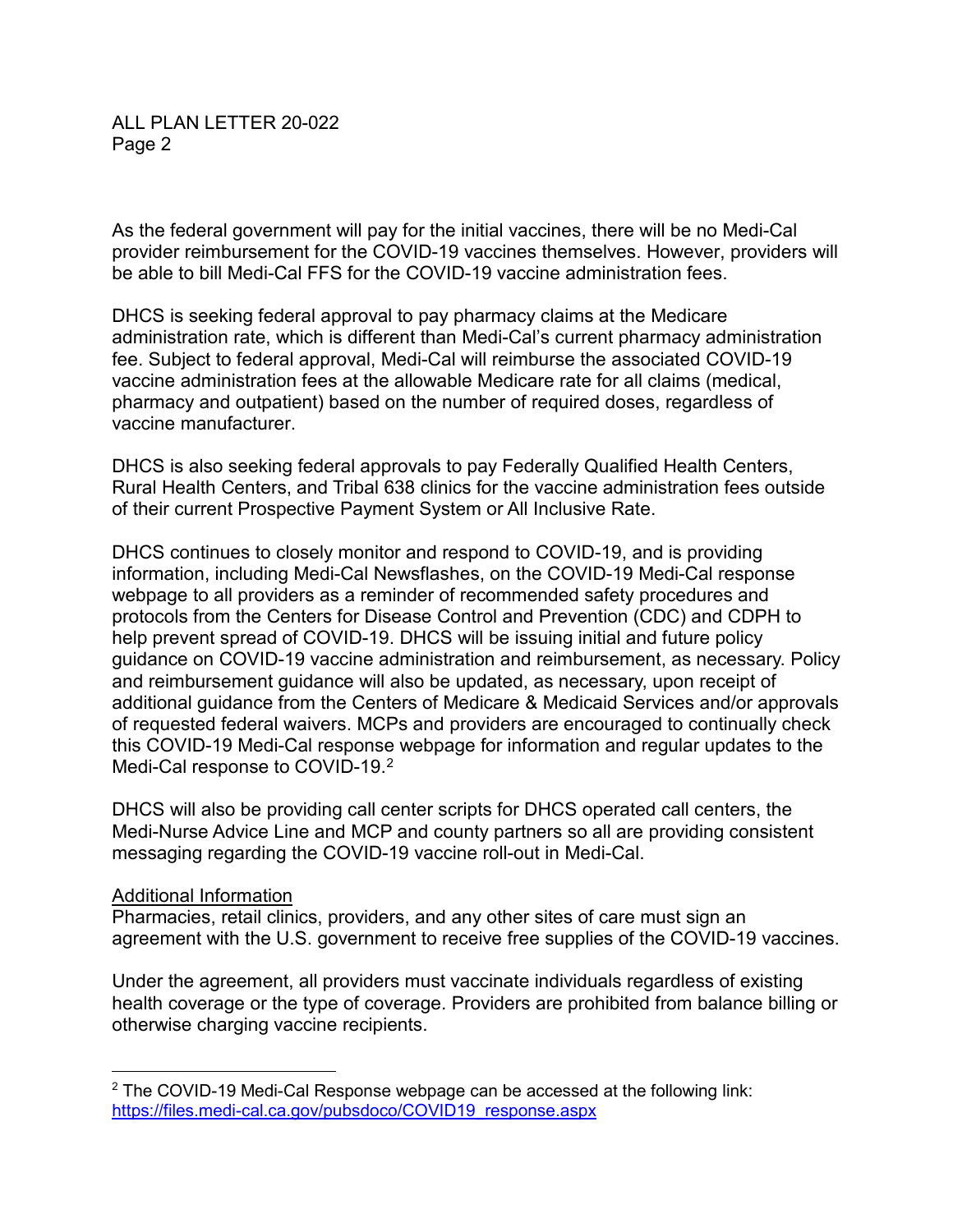Enrollment in California's COVID-19 Vaccination Program will occur in phases and local health departments (LHD) will invite providers to enroll based on CDPH Allocation Guideline phases and vaccine availability. Enrollment is limited at this time to providers who are authorized by their LHDs. Others may enroll later in January 2021, as vaccine supplies increase. Before enrolling, providers must obtain an immunization information system (IIS) ID. $^3$  $^3$  Once providers have been invited by their LHDs and have an IIS ID, they should ensure that they meet all program requirements prior to enrollment. $\rm ^4$  $\rm ^4$ Providers with questions about enrolling in the California COVID-19 Vaccination Program can email [COVIDCallCenter@cdph.ca.gov](mailto:COVIDCallCenter@cdph.ca.gov) or call (833) 502-1245, Monday through Friday, from 9 a.m. to 5 p.m.

Vaccine recipients must be provided with emergency use authorization fact sheets about the vaccines and vaccination cards identifying the brand of vaccine administered and the date of their second vaccination (if applicable).

Providers must administer the vaccines in accordance with the CDC and Advisory Committee on Immunization Practices requirements, and they must meet storage and recordkeeping requirements, including recording the administration of the vaccines to patients in their own systems within 24 hours and to public health data systems within 72 hours.

Providers will be expected to bill Medi-Cal FFS for COVID-19 vaccine administration using the claim forms and electronic media used today, unless otherwise noted. Billing specifics for the different provider communities and program areas will be released in Medi-Cal Newsflashes. Providers are encouraged to continually check the COVID-19 Medi-Cal response webpage for information and regular updates to the Medi-Cal response to COVID-19.

# **POLICY:**

Although both the COVID-19 vaccines and associated administration fees will be carved out of the Medi-Cal managed care delivery system to Medi-Cal FFS, MCPs are reminded that they remain contractually responsible for providing case management and care coordination for their members regardless of whether or not they are financially responsible for the payment of services.

MCPs are encouraged to identify opportunities to use their existing communication pathways to support dissemination of CDPH COVID-19 public health education materials and provider education resources. MCPs should utilize their existing data

<span id="page-2-0"></span> $\overline{a}$ <sup>3</sup> The California Immunization Registry is available at:<http://cairweb.org/join-cair/>

<span id="page-2-1"></span><sup>4</sup> Action steps and instructions for providers can be found at: [https://eziz.org/assets/other/IMM-](https://eziz.org/assets/other/IMM-1295.pdf)[1295.pdf](https://eziz.org/assets/other/IMM-1295.pdf)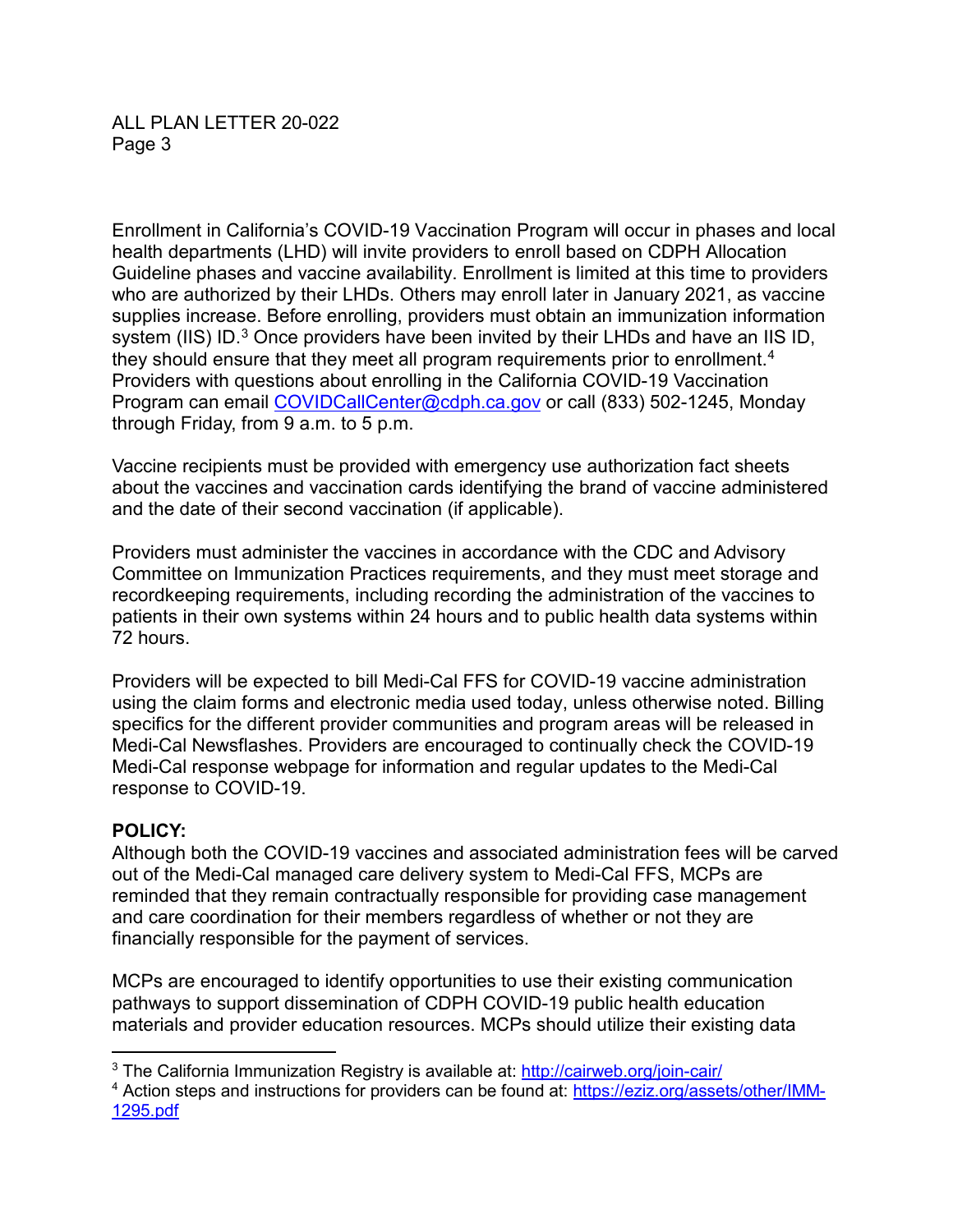sources to help identify members who qualify to receive the COVID-19 vaccine in accordance with CDPH guidelines, and attempt outreach to qualifying members and their providers to encourage receipt of the COVID-19 vaccines. MCPs are responsible for coordinating medically necessary care. Care coordination may involve but is not limited to, assisting members with accessing COVID-19 vaccine administration locations, including providing non-emergency medical transportation and non-medical transportation as needed, and helping members receive the required number of doses for the COVID-19 vaccines in a timely fashion.

As mentioned above, DHCS will be issuing guidance on COVID-19 vaccine administration and reimbursement policies and will be providing call center scripts for MCP use, on a rolling basis. MCPs must ensure they convey relevant and current information on the COVID-19 vaccines to members, including the use of any customer call center scripts or other communications authorized for use by DHCS. MCPs should encourage providers to communicate with members about vaccination availability as such information is made available.

MCPs must also ensure that their Network Providers are following guidance issued by DHCS related to the administration of the COVID-19 vaccines. MCPs are encouraged to disseminate information about the administration of the COVID-19 vaccines to their Network Providers and provide any available resources and information as it becomes available from the CDC, DHCS, CDPH, and other state departments. MCPs are encouraged to continually check the COVID-19 Medi-Cal response webpage for information and regular updates to the Medi-Cal response to COVID-19.

MCPs are responsible for ensuring that their Subcontractors and Network Providers comply with all applicable state and federal laws and regulations, contract requirements, and other DHCS guidance, including APLs and Policy Letters.<sup>[5](#page-3-0)</sup> These requirements must be communicated by each MCP to all Subcontractors and Network Providers.

<span id="page-3-0"></span> $\overline{a}$ <sup>5</sup> For more information on Network Providers and Subcontractors, including the definition and requirements applicable see APL 19-001, and any subsequent APLs on this topic. APLs are available at:<https://www.dhcs.ca.gov/formsandpubs/Pages/AllPlanLetters.aspx>